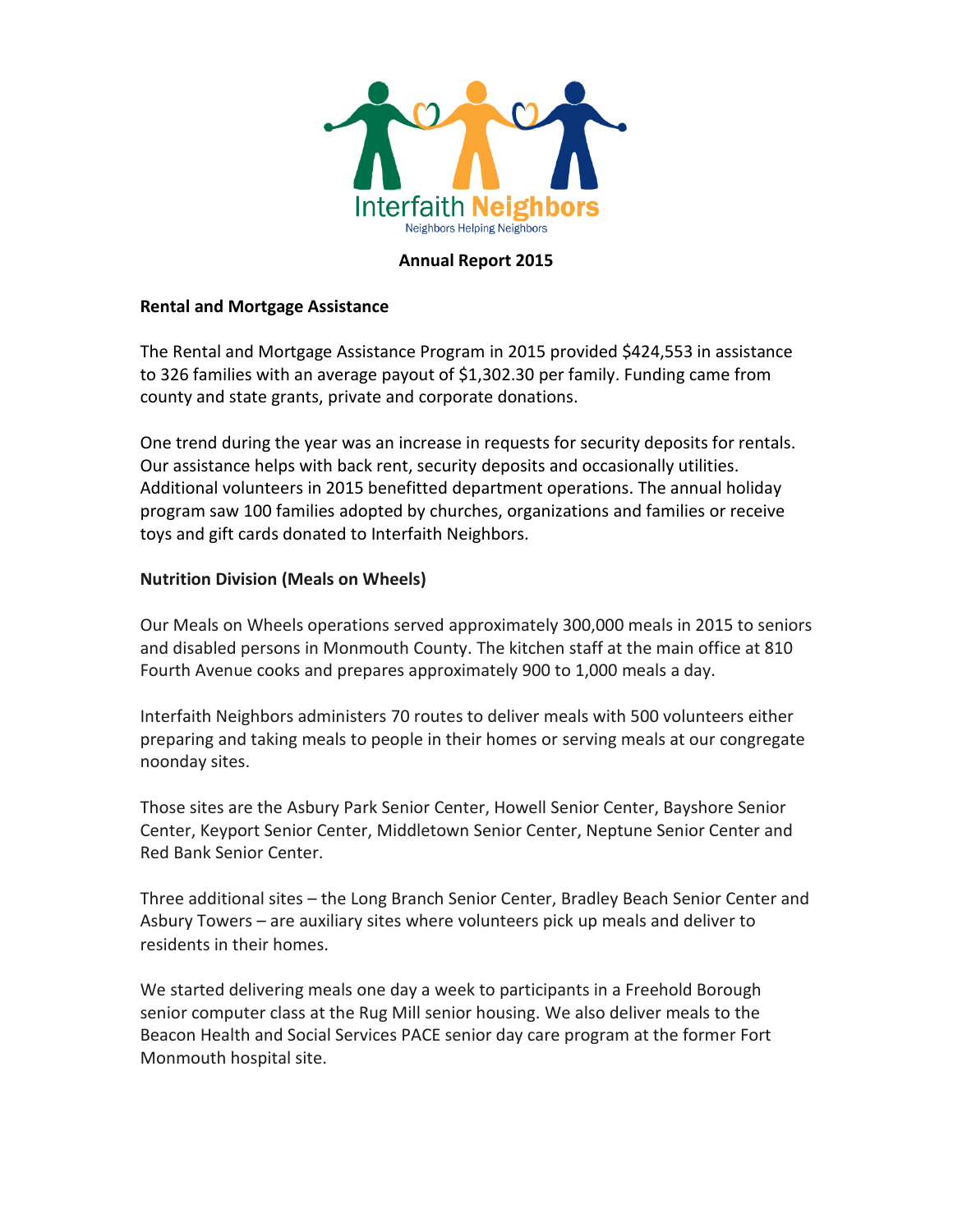We continue to serve 500 breakfasts a day for the most needy Meals on Wheels residents. We also deliver two meals on Saturday mornings to 25 percent of our recipients who have reported having no one to help them on weekends and holidays. A box lunch program for senior clubs at a cost of \$4 a meal helps pay for our breakfast program. Clubs in Holmdel, Clifford Beach and Neptune participated in 2015.

## **Affordable Housing**

Interfaith Neighbors continued building affordable homes on Asbury Park's West Side in 2015. The number of completed housing units --nearly all single-family houses but also three two-family homes and eight rental apartments-- has reached 41 in Asbury Park, 10 houses in Neptune and 1 in Long Branch since 1996. In December, construction began on two new three-bedroom homes at 15 and 17 DeWitt Avenue with completion slated for the spring.

The concentration of Interfaith's new homes and those of other nonprofits in the Springwood Avenue neighborhoods are making noticeable inroads in stabilizing community life through the opportunity of home ownership.

During 2015, new houses at 38, 36 and 32 DeWitt Avenue constructed in 2014 under the Monmouth County HOME program were sold for \$125,000 each and are now occupied. A three-bedroom at 23 Atkins was completed in 2015 and at year's end was under contract.

HOME funds have been applied for to build a single family house at 922 Mattison Ave. in Asbury Park . Future plans still include building a five bedroom, five bathroom, single family home to provide transitional housing for homeless youth at 522 Prospect Ave . Covenant House is a potential operator of a program for that house where young people will learn to live independently.

# **Neighborhood Revitalization Tax Credit Program (NRTC)**

Interfaith Neighbors carried out designated Project V initiatives under the state Department of Community Affairs program that in the first five rounds funded close to \$1 million a year for our housing, economic, employment, recreation and family stabilization projects on Asbury Park's West Side. Corporations commit the funds and receive 50 percent write-offs on state taxes.

The NRTC funding for Project VI came in at \$747,750, about 25 percent less than earlier years due to changes at the State level. In 2015, Project V funds were used for the two new homes under construction on DeWitt Avenue, the Kula Urban Farm at 115 Atkins Ave., a new Food Entrepreneur Program in the Business Development Center, and Big Brothers Big Sisters and Community Affairs Resource Center programs.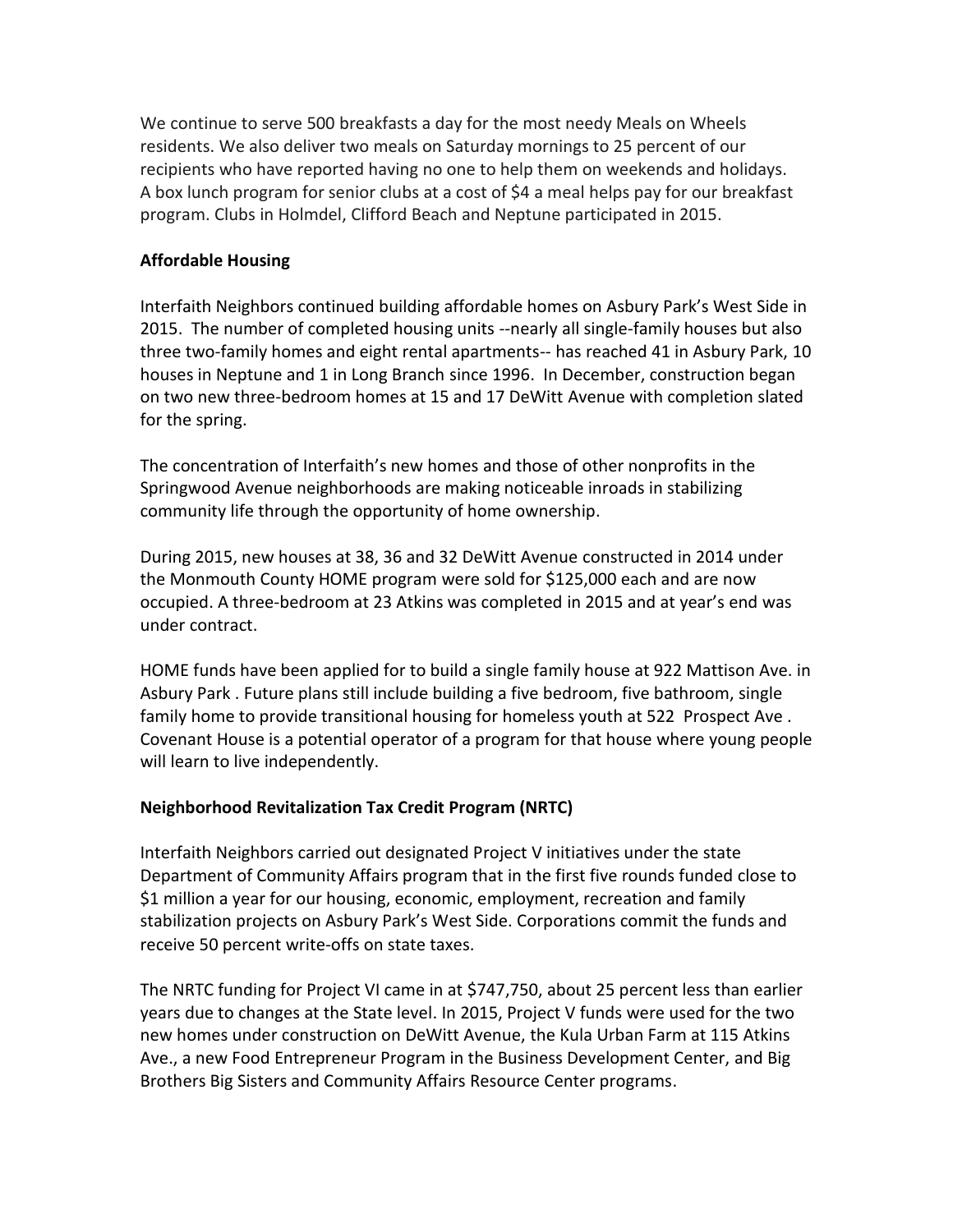A significant portion of the Project V money was designated for two development projects in the Springwood Avenue Corridor. The first is the proposed Turf Club Residences –20 affordable high quality units in five buildings. The units would be a configuration of two-level townhouses over one bedroom flats in five buildings and marketed for sale to low-to-moderate and emerging market households. The second project is the proposed Asbury JAMS (Jobs, Arts, Music and Sciences) building at Springwood Avenue and Memorial Drive.

The designated uses of upcoming Project VI funds include the Community Affairs Resource Center job placement program, Big Brothers Big Sisters youth mentoring, and the Asbury Park Music Foundation Summer Concert Series in the summer of 2016 in the new outdoor park under construction by the city across Atkins Avenue from the Springwood Center.

Interfaith will also use the funding to provide matching funds for additional money the Monmouth Conservation Foundation plans to raise for the Springwood Park. There also is money for the Jazz Arts Project in the Asbury Park schools as well as funding to support the Kula Urban Farm and the Business Development Center. There are funds for property acquisition for future affordable housing development and for the Turf Club Residences and JAMS projects.

#### **New Jersey Youth Corps**

Interfaith Neighbors is in our ninth year of operating the Monmouth County Chapter of New Jersey Youth Corps, a 12-week program for young people aged 16 to 25 to attend classes and pass an exam to obtain their adult high school diploma. During the five-daysa week program, corps members also perform community service and gain job-training skills.

From the fall of 2014 until the end of 2015, 8 members obtained their diploma and 17 obtained jobs. At least 8 of those jobs were with Wawa.

A new community service project focused on restoring the Crystal Stream Cemetery in Middletown, an ongoing project. The historic African-American burial ground dates back to 1851 in the Navesink section of Middletown. The cemetery's owner, Quinn Chapel AME Church in Atlantic Highlands, sought Youth Corps help because the church has experienced a financial strain the past 30 years with a decline in younger people to help keep up the cemetery.

Additional 2015 community service projects and sites included Meals on Wheels, the Springwood Center, IFN Affordable Housing, Atonement Lutheran Church and Trinity Church.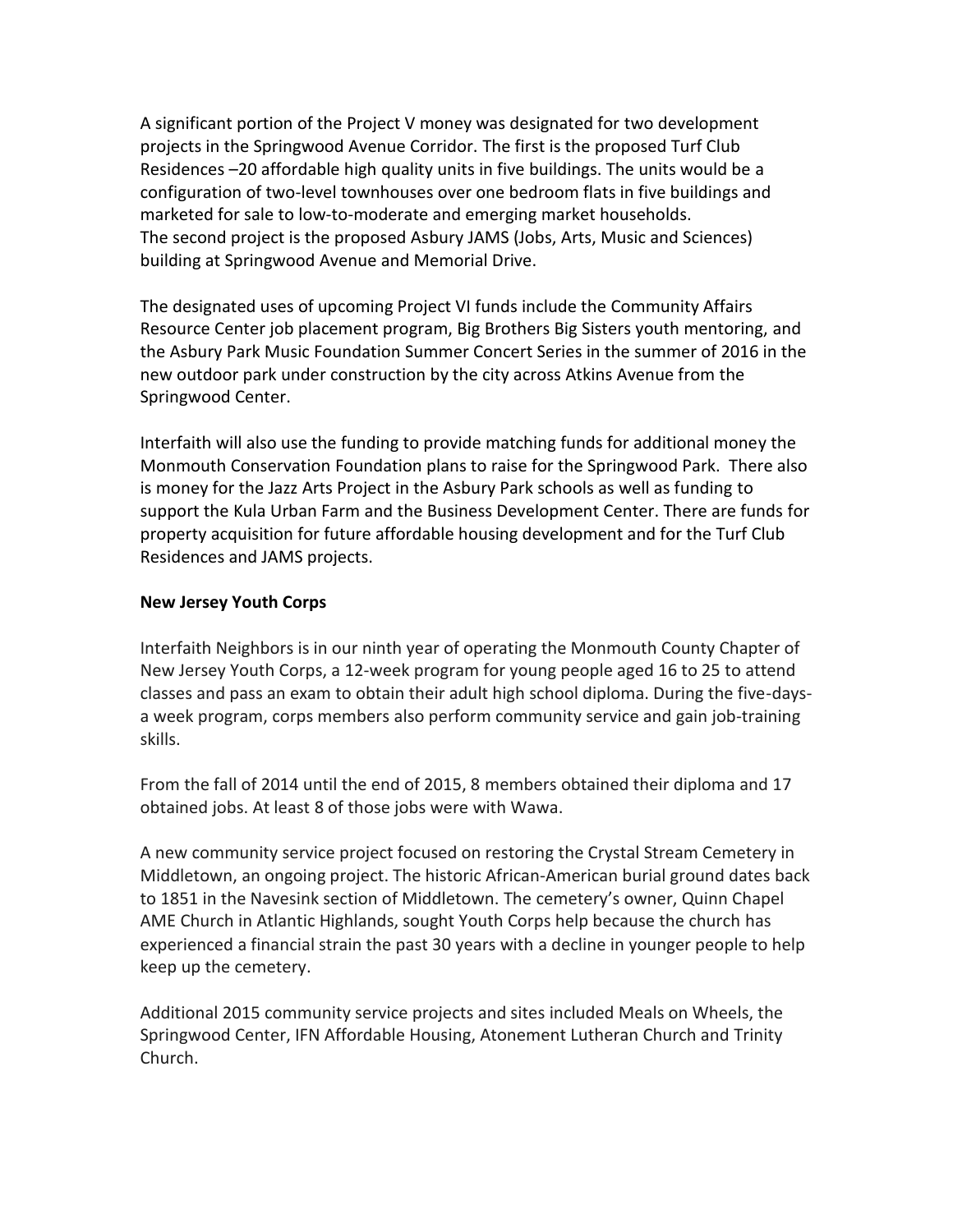## **Kula Café**

2015 saw us return closer to our full number of participants in the16-week sessions. That number had decreased earlier in the year because of certain challenges in potential participants meeting grant requirements.

Assistant Chef James McNulty thus far has 30 of the 55 participants in the café's hospitality training program dating back to the beginning in April 2013. Of those 30, 26 currently are employed with such food service employers as Wawa, Popeyes, 7-11, Langosta Lounge and Arby's. A few graduates are working at the Excelsior medical packing plant in Neptune. Two of the 30 program graduates are in college. James is setting up a Facebook group page for participants to stay connected.

The café continued to build its catering business and also catered in-house to groups that meet at the café. Those groups varied but included the new KYDS talent showcase held on the third Saturday night of the month and an Asbury Park Police Junior Cadets Saturday brunch with the city's senior citizens.

Kula began delivering lunch orders, offering a promotion of a 20 percent discount for various government, social service, veteran, industry and healthcare groups on certain days of the week. The café also altered its menu, now offering new entrees such as burgers.

The café received a new joint grant award from the Elizabeth and Barets O. Benjamin Charitable Foundation to implement joint programming between the Kula Café and Kula Urban Farm. A Farm to Table class was piloted with a group of 8 children from the Monmouth County Boys and Girls Club. Participants came to the café and adjacent farm site once a week for an hour for 10 weeks. They learned about the farm and café operations and planted, harvested and prepared their own healthy snacks and meals. A second class with 12 students from the Our Lady of Mount Carmel school started in January, 2016.

The café plans in 2016 to host farm to table dinners for groups and the public with the produce from Kula Urban Farm.

#### **Business Development Center**

The Kula Urban Farm at 115 Atkins Avenue adjacent to the Kula Café received its certificate of occupancy for its commercial greenhouse at the end of 2015. The greenhouse, once operating, will see quality produce grown using hydroponic and aeroponic techniques.

The farm is a social enterprise project growing fresh produce for area restaurants and providing learning and work opportunities for both our Kula Café participants and the